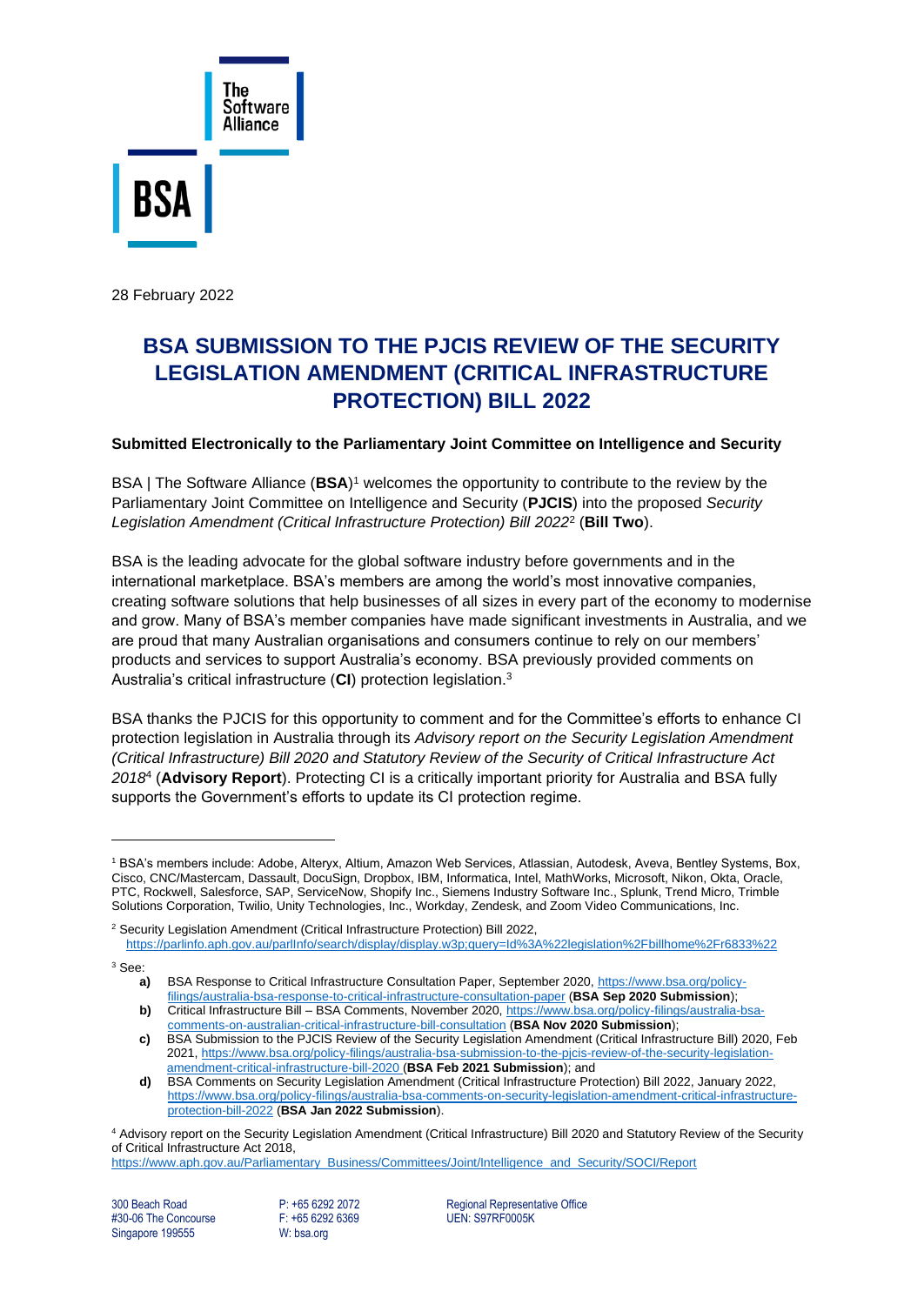BSA appreciates the inclusive and wide-ranging industry engagement undertaken by the Department of Home Affairs (**DHA**) to consult on the rules underpinning the Risk Management Program (**RMP**) and on the Exposure Draft of Bill Two, and acknowledges the changes that have been made to Bill Two prior to its introduction to Parliament in response to industry feedback.

While a number of BSA's previous concerns have been addressed by DHA through this process, BSA retains several concerns with Bill Two and kindly request that the PJCIS address these through its recommended amendments. Additionally, BSA retains one key concern with the *Security Legislation Amendment (Critical Infrastructure) Bill 2021* (**Bill One**) and, pursuant to Recommendation 8 of the PJCIS Advisory Report,<sup>5</sup> request the Committee considers this as part of its concurrent review of the operation to date of Bill One.

BSA recognises the short timeframe in which the PJCIS must complete the review and has focused its submission around five key recommendations that, if implemented, would improve security and build resilience in Australia's CI sectors, while reducing unnecessary and counter-productive obligations.

## **Summary of BSA's Recommendations**

- Provide the right to request, but not the authority to compel, the installation of software in Systems of National Significance (SONS), exempt SONS operators from liability arising from disruptions or other problems caused by the installed software, and indemnify SONS operators from any losses that occur due to the installation of software.
- Implement strict safeguards and oversight mechanisms, including independent authorisation and review of determinations to request or require information. If the authority to compel software installation in SONS is maintained, there should be, at the minimum, a mandatory review process by an independent body of experts to assess the security of the software to be installed, technical feasibility, and the necessity of installing such software.
- Set out legal processes to guide the exercise of powers to compel information sharing or the installation of software. For example, the information shared or collected should be used only for cybersecurity purposes or for limited law enforcement activities against malicious cyber actors.
- Define the rights and obligations of CI operators that are not themselves designated SONS, but have enterprise end-users that are designated SONS.
- Amend the notification period from 12 hours to 72 hours when a reportable critical cyber security incident is occurring, and to allow CI operators to follow-up with a written report "as soon as practicable".

## **Recommendation 1: Provide only the right to request installation of software in SONS, and protect SONS from associated liabilities**

BSA strongly objects to the proposed power to compel the installation of software that transmits system information to the Australian Signals Directorate (**ASD**), potentially against the wishes and advice of the SONS operator.<sup>6</sup> Further, any collection of information under such an arrangement

<sup>5</sup> PJCIS Advisory Report, Recommendation 8 – "Once reintroduced, Bill Two should be referred to the Parliamentary Joint Committee on Intelligence and Security for review, with a **concurrent review of the operation to date of the amendments to the** *Security of Critical Infrastructure Act 2018* **resulting from Bill One**" [emphasis added].

 $6$  Bill Two, Division 5 Subdivision B - System information software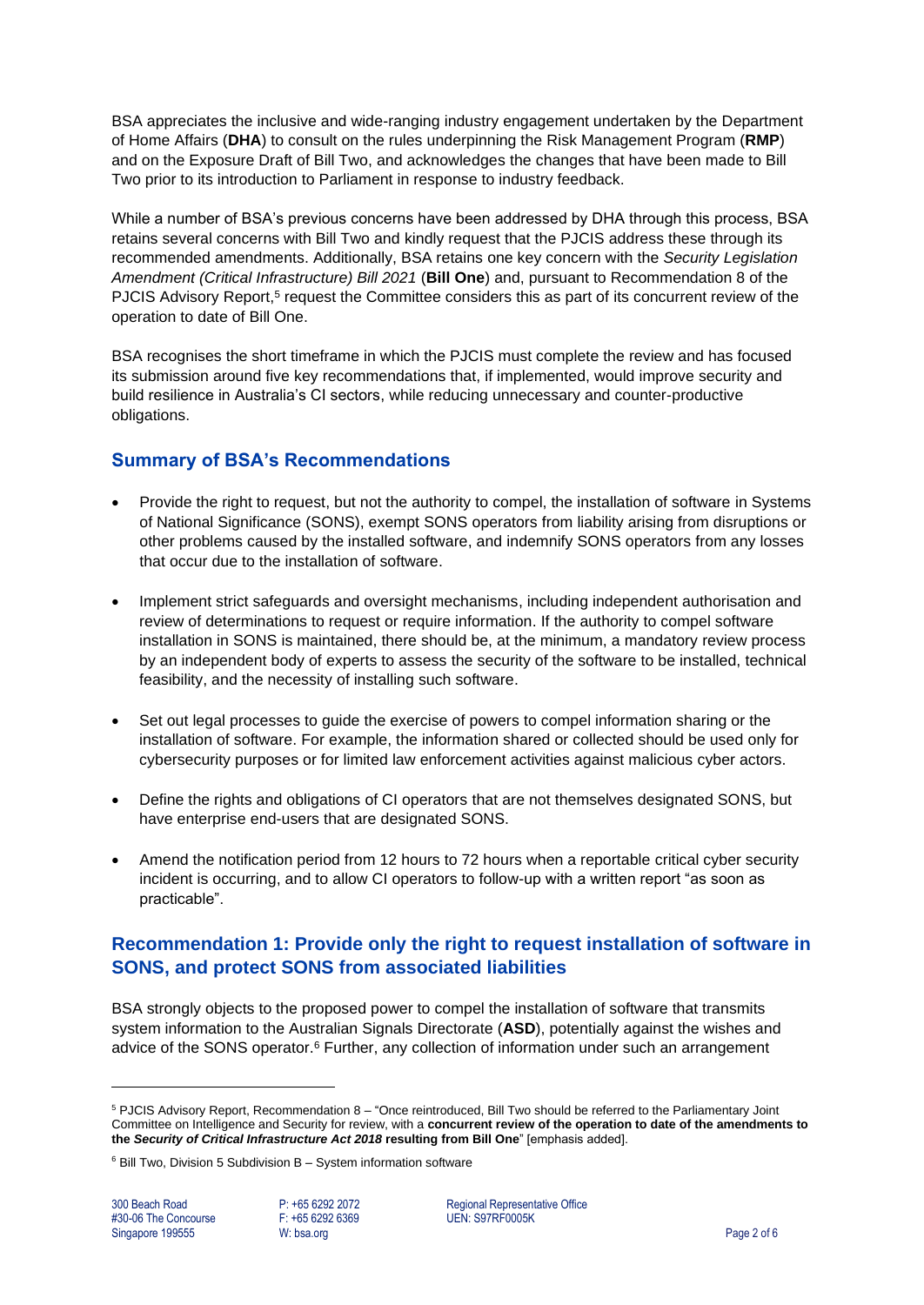should also be appropriately limited such that customer content (including that of an overseas customer using an Australia-based service) are excluded to avoid conflicts with privacy law, contractual obligations, breach notification or other legal requirements of other jurisdictions.

While Part 3A of Bill One also allows the Minister for Home Affairs to authorise the ASD to install a computer program in a CI asset when a cyber security incident has taken place,<sup>7</sup> that power may only be invoked as part of the Government's incident response to serious cyber security incidents and will last only as long as the period specified in the Minister's authorisation.<sup>8</sup> Except for the requirement that a systems information notice cannot be longer than 12 months, <sup>9</sup> Bill Two does not specify similar limitations in respect of the proposed power to compel the installation of software. Introducing any software or new capability into enterprise IT systems, especially on a persistent basis, should only be done following a rigorous change management process to mitigate the risk to the security and stability of the network systems. Even though Bill Two requires the Secretary of Home Affairs (**Secretary**) to consult the responsible entity for the SONS before issuing a system information software notice,<sup>10</sup> there are no guidelines stipulating how thorough the consultation process should be. In particular, while the consultation process requires the Secretary to consider if the entity is technically capable of providing a report under sections 30DB or 30DC, as well as the costs associated with their compliance, it does not require the Secretary to consider the *effects* that any potential software installation may have on the SONS. As such, the Secretary could require software to be introduced into highly complex CI systems without adequate testing or vetting by SONS staff, or knowledge of the asset and its interdependencies. Moreover, mandatory installation of government software on enterprise systems can compromise users' confidence in the integrity and trustworthiness of the service provider's products and services, undermining their commercial competitiveness. This is particularly critical for cloud service providers (**CSPs**), where installing untested and thus potentially unsuitable software on global infrastructure puts enormous investments at risk for both the CSP and its enterprise customers. Such additional software to be installed within the boundary of the CSP system should be subject to the same transparency and security requirements of other software of the CSP (e.g., in relation to secure development practices, vulnerability management, software bill of materials).

**BSA therefore recommends that Bill Two should only provide the Government with the right to request but not the authority to compel the installation of software in SONS. In addition, as such software may pose a risk to the stability of SONS' network systems, Bill Two should expressly exempt SONS operators from any liability arising from any malfunctions or problems caused by the installed software and indemnify the SONS operator from any losses that occur due to the installation of software.** 

# **Recommendations 2 and 3: Independent authorisation / review and legal processes to guide exercise of access powers**

More generally, BSA is concerned with the authority vested in the Secretary to require SONS operators to provide access to system information.<sup>11</sup> Specifically, the provisions authorise the Secretary to demand access to system information via periodic or event-based reporting and require the Secretary to provide written notice<sup>12</sup> and consult with the responsible entities.<sup>13</sup> BSA is especially

- $11$  Bill Two, Division 5  $-$  Access to system information.
- <sup>12</sup> Bill Two, Section 30DB and 30DC, respectively.
- <sup>13</sup> Bill Two, Section 30DD.

#30-06 The Concourse Singapore 199555 W: bsa.org Page 3 of 6

300 Beach Road **P: +65 6292 2072** Regional Representative Office<br>
#30-06 The Concourse **Prime Representative COS**<br>
P: +65 6292 6369 **Prime Representative COS** 

<sup>7</sup> Bill One, Section 35AC(c).

<sup>8</sup> Bill One, Section 35AG.

<sup>9</sup> Bill Two, Section 30DL

<sup>10</sup> Bill Two, Section 30DK.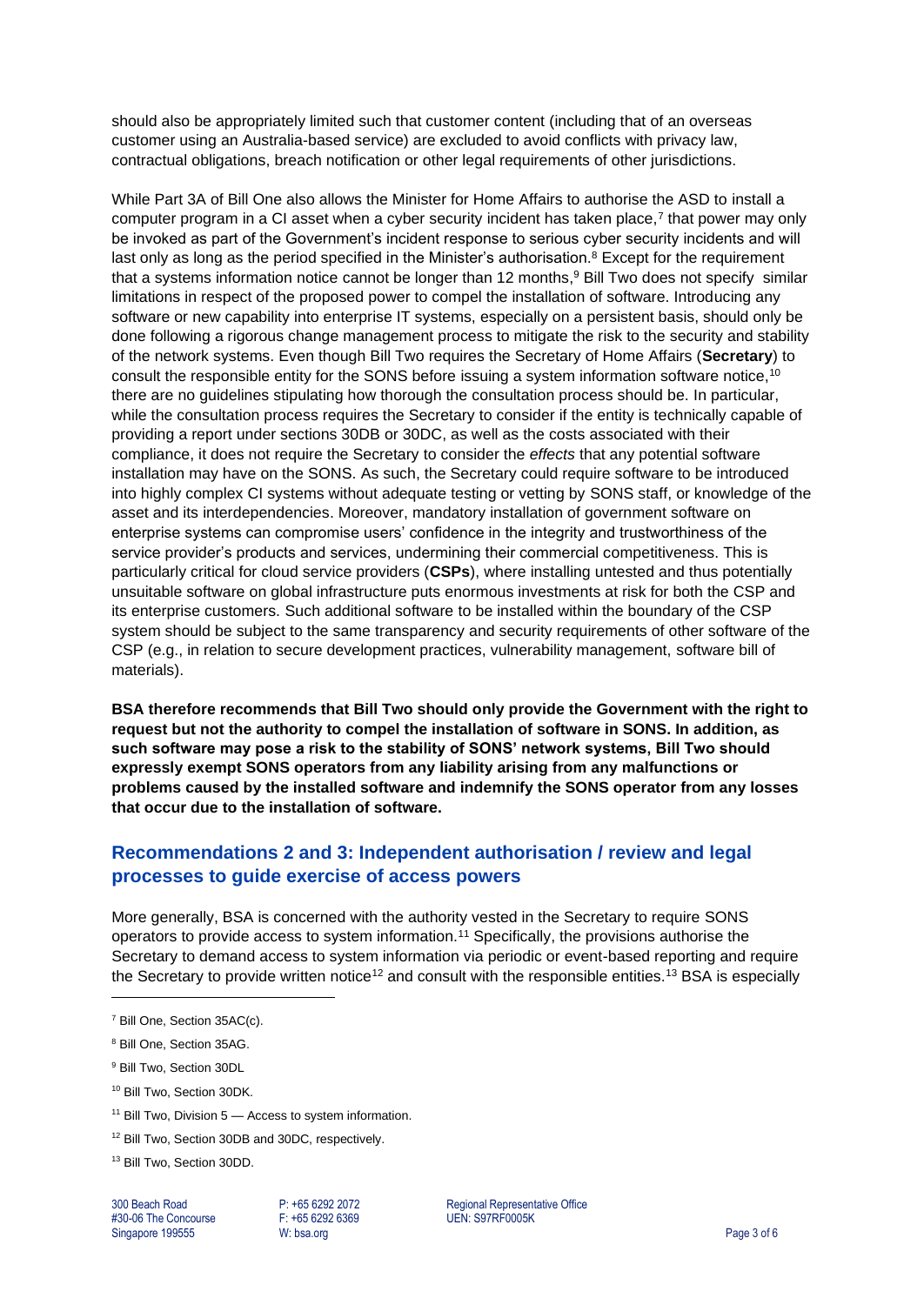concerned that there appears to be no independent oversight mechanisms expressly specified in Bill Two in respect of these extraordinary powers. The only apparent limitation on the Secretary's discretion is that the Secretary must have regard to "the costs that are likely to be incurred by the entity in complying with the notice" and "such other matters (if any) as the Secretary considers relevant."<sup>14</sup>

**BSA encourages implementing additional independent oversight mechanisms to prevent the misuse of such discretion and to ensure that the act of compelling access to system information is used by the Government only in extreme situations.** Further, if the authority to compel software installation in SONS is maintained, there should be, at the minimum, **a mandatory review process by an independent body of experts to assess the security, technical feasibility, and reasonableness of installing such software.** This is because such requests related to software installation risk serious interference with the normal operation and security of the network and potential reputational harm to a service provider. In this regard, BSA also supports the recommendation of the PJCIS to "formulat[e] a merits review system of appeal to the security division of the AAT for any determination under Bill Two for declarations under proposed Part 6A and proposed Part 2C, once revised, with requisite access to protected information." 15

**Bill Two should also expressly set out legal processes to guide the exercise of the access powers.** BSA proposes the following:

- Compelled information sharing by the private sector with the Government should be strictly limited to information related to Australian assets and where Australian business critical data is processed. In the case of CSPs, such information should only be shared with the full knowledge and concurrence of the customer the data relates to.
- All shared information under this scheme relating to the CI operator should be treated as highly sensitive data and explicitly exempt from freedom of information requests and other data release schemes. It should only be used for cybersecurity purposes or for limited law enforcement activities against malicious cyber actors and should be attributable only with the permission of the sharing organisation.

# **Recommendation 4: Rights and obligations when enterprise end-users are designated SONS**

Bill Two does not provide clear guidance on the rights and obligations of CI operators that are not themselves designated SONS but have enterprise end-users that are designated SONS. This is particularly problematic in the context of the data storage/processing sector and specifically CSPs, as CSPs have a different relationship with their enterprise customers compared to operators from other CI sectors. Unlike in other CI sectors, the responsibility for cloud security is often shared between an enterprise end-user and their CSP. This "shared responsibility" security model is a very important principle of cloud security, and a lack of clarity in obligations could undermine the existing security arrangement between CSP and their SONS end-users. For example, the ASD may install a software in a SONS end-user to transmit system information periodically to ASD. However, the data processing service that a CSP is providing to the same SONS end-user may interfere with ASD's software, or vice versa. In such a situation, it is not clear if the CSP has obligations to ensure that its service would not interfere with ASD's software. It is also not clear if the CSP can be compelled to

300 Beach Road **P: +65 6292 2072** Regional Representative Office #30-06 The Concourse **Property** F: +65 6292 6369 **Property** UEN: S97RF0005K

<sup>&</sup>lt;sup>14</sup> Bill Two, Sections 30DB(4) and 30DC(4).

<sup>&</sup>lt;sup>15</sup> Advisory Report on the Security Legislation Amendment (Critical Infrastructure Bill 2020 and Statutory Review of the Security of Critical Infrastructure Act 2018, September 2021, at

[https://parlinfo.aph.gov.au/parlInfo/download/committees/reportjnt/024715/toc\\_pdf/AdvisoryreportontheSecurityLegislationAmen](https://parlinfo.aph.gov.au/parlInfo/download/committees/reportjnt/024715/toc_pdf/AdvisoryreportontheSecurityLegislationAmendment(CriticalInfrastructure)Bill2020andStatutoryReviewoftheSecurityofCriticalInfrastructureAct2018.pdf;fileType=application%2Fpdf) [dment\(CriticalInfrastructure\)Bill2020andStatutoryReviewoftheSecurityofCriticalInfrastructureAct2018.pdf;fileType=application%](https://parlinfo.aph.gov.au/parlInfo/download/committees/reportjnt/024715/toc_pdf/AdvisoryreportontheSecurityLegislationAmendment(CriticalInfrastructure)Bill2020andStatutoryReviewoftheSecurityofCriticalInfrastructureAct2018.pdf;fileType=application%2Fpdf) [2Fpdf](https://parlinfo.aph.gov.au/parlInfo/download/committees/reportjnt/024715/toc_pdf/AdvisoryreportontheSecurityLegislationAmendment(CriticalInfrastructure)Bill2020andStatutoryReviewoftheSecurityofCriticalInfrastructureAct2018.pdf;fileType=application%2Fpdf) , para 3.49.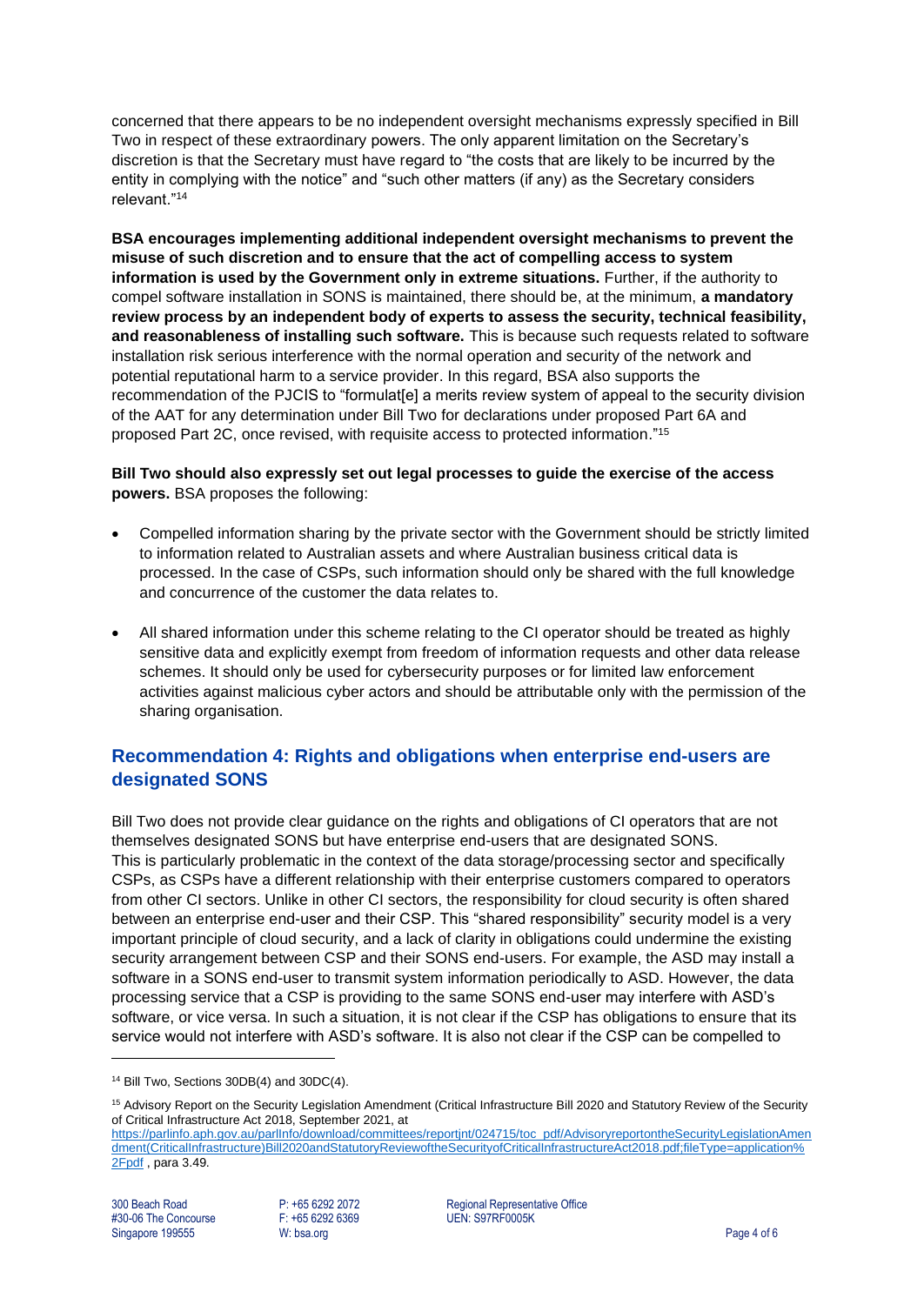modify its services to accommodate ASD's software, since the CSP is not a designated SONS. Nor is it clear whether the CSP has any recourse to appeal or reverse a decision to install software on a SONS end-user's system that may interfere with the CSP's services.

**BSA recommends that the DHA make clear the rights and obligations of CI operators that are not themselves designated SONS but have end-users that are designated SONS. For example, when enhanced cyber security obligations are imposed on a SONS, DHA should consult with all CI operators providing services to the SONS to determine if the enhanced cyber security obligations will affect the provisions of their services to the SONS. The DHA should also develop and publish guidance materials to assist CI operators in navigating their rights and obligations when their end-users are designated SONS.** 

## **Recommendation 5: Extend notification period for cyber security incidents**

Under Bill One, where a CI operator becomes aware that a cyber security incident is occurring or has occurred, and the incident has had, or is having, a significant impact on the availability of the CI asset, the entity is required to report this incident either orally or in writing within 12 hours.<sup>16</sup> Where an oral report has been made, the CI operator must follow up by submitting a written record of the report within 84 hours of making the oral report.<sup>17</sup>

As with mandatory data breach reporting in the privacy context, BSA supports limited, tailored, and reasonable reporting requirements for CI operators where a cybersecurity incident results in a significant impact on the availability of the asset or a critical impact on the operation of CI operators within Australia. However, BSA is concerned with the short reporting timelines required under Bill One, as they potentially may divert the limited resources of security teams from the critical job of response. In the event of a truly significant incident, the attention and resources of a CI operator, and that of their data storage or processing providers, should be focused on detecting and responding to the incident. Shorter reporting timelines may also lead to reporting inaccurate or inadequately contextualised information, which is unhelpful for regulators and consequently counterproductive to cybersecurity response. Longer and more flexible reporting timelines also accord with international norms. For example, the *EU Directive on Security of Network and Information Systems* (**NIS Directive**), which also contains a cybersecurity breach reporting requirement, requires organisations to notify incidents "without undue delay". Businesses have the flexibility to focus their resources on responding to the incident before submitting a full report, and may choose to provide a preliminary notification of the incident and follow up with further details as investigation progresses. In the United States, while the *National Defense Authorization Act for Fiscal Year 2022* (**NDAA**) excluded cybersecurity incident reporting requirements, previous versions of the Act included a requirement to report cybersecurity incidents within 72 hours of confirming the incident's occurrence.<sup>18</sup>

**BSA therefore recommends amending the notification period from 12 hours to 72 hours when a reportable serious incident is occurring, and to allow CI operators to follow-up with a written report "as soon as practicable". In addition to allowing more time for adequate incident investigation, this would also align the incident reporting obligations with the language used in the** *Privacy Act 1988* **on notifiable data breaches,<sup>19</sup> and with the practices of other important jurisdictions. Where the incident is particularly significant and quicker reporting will not impede remediation, responsible companies may also provide the relevant information sooner.** 

300 Beach Road **P: +65 6292 2072** Regional Representative Office #30-06 The Concourse **Property** F: +65 6292 6369 **Property** UEN: S97RF0005K

<sup>&</sup>lt;sup>16</sup> Security Legislation Amendment (Critical Infrastructure) Act 2021, Section 30BC(1).

<sup>&</sup>lt;sup>17</sup> Security Legislation Amendment (Critical Infrastructure) Act 2021, Section 30BC(3).

<sup>&</sup>lt;sup>18</sup> Cyber Incident Reporting for Critical Infrastructure Act of 2021, which was subsequently added to the NDAA. See Sec 2220A (d)(5)(A)(i), [https://www.congress.gov/bill/117th-congress/house-bill/5440/text.](https://www.congress.gov/bill/117th-congress/house-bill/5440/text)

<sup>&</sup>lt;sup>19</sup> Privacy Act 1988 at [https://www.legislation.gov.au/Details/C2021C00452,](https://www.legislation.gov.au/Details/C2021C00452) Section 26WK.